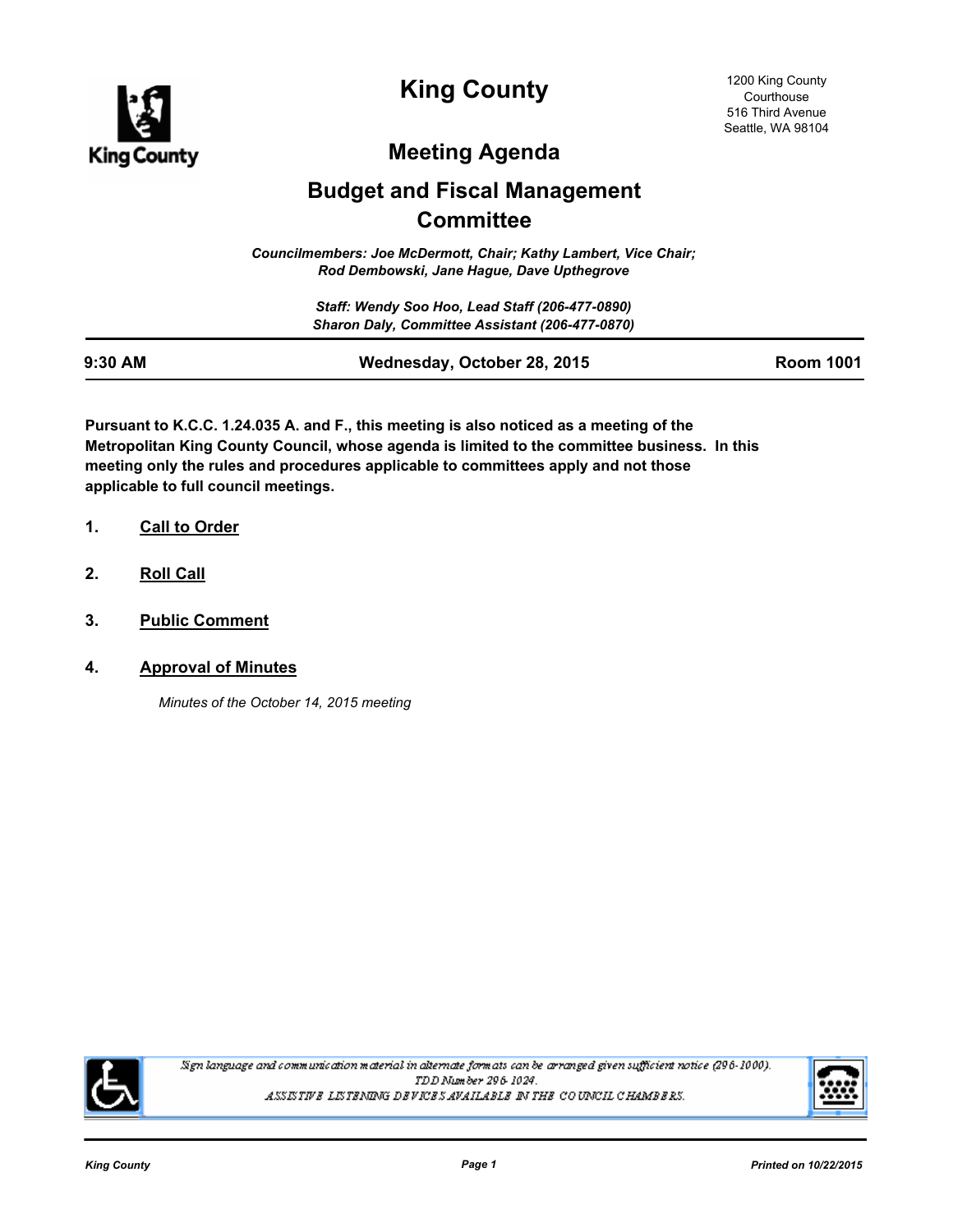## **Discussion and Possible Action**

#### **5.** [Proposed Ordinance No. 2015-0385](http://kingcounty.legistar.com/gateway.aspx?m=l&id=/matter.aspx?key=16427)

AN ORDINANCE authorizing the issuance and sale of one or more series of limited tax general obligation bonds of the county in an aggregate principal amount not to exceed \$183 million to refinance for savings the county's obligations under the lease/lease-back transaction entered into by the county with NJB Properties for the construction of facilities for Harborview Medical Center; providing for the use of the bond proceeds to refund all or a portion of the lease revenue bonds issued by NJB Properties and to pay costs of issuing the county's bonds; pledging the annual levy of taxes to pay principal of and interest on the county's bonds; and approving certain matters related thereto.

*Sponsors:* Mr. Phillips

*Rachelle Celebrezze, Council Staff*

#### **6.** [Proposed Ordinance No. 2015-0409](http://kingcounty.legistar.com/gateway.aspx?m=l&id=/matter.aspx?key=16481)

AN ORDINANCE relating to the county property tax levies for collection in 2016, and implementing RCW 84.55.120.

*Sponsors:* Mr. McDermott

*Rachelle Celebrezze, Council Staff*

#### **7.** [Proposed Ordinance No. 2015-0410](http://kingcounty.legistar.com/gateway.aspx?m=l&id=/matter.aspx?key=16482)

AN ORDINANCE relating to the county property tax levies for collection in 2016, and implementing RCW 84.55.120.

*Sponsors:* Mr. McDermott

*Rachelle Celebrezze, Council Staff*

**8.** [Proposed Ordinance No. 2015-0411](http://kingcounty.legistar.com/gateway.aspx?m=l&id=/matter.aspx?key=16483)

AN ORDINANCE relating to the 2015 levy of property taxes in King County for collection in the year 2016.

*Sponsors:* Mr. McDermott

*Rachelle Celebrezze, Council Staff*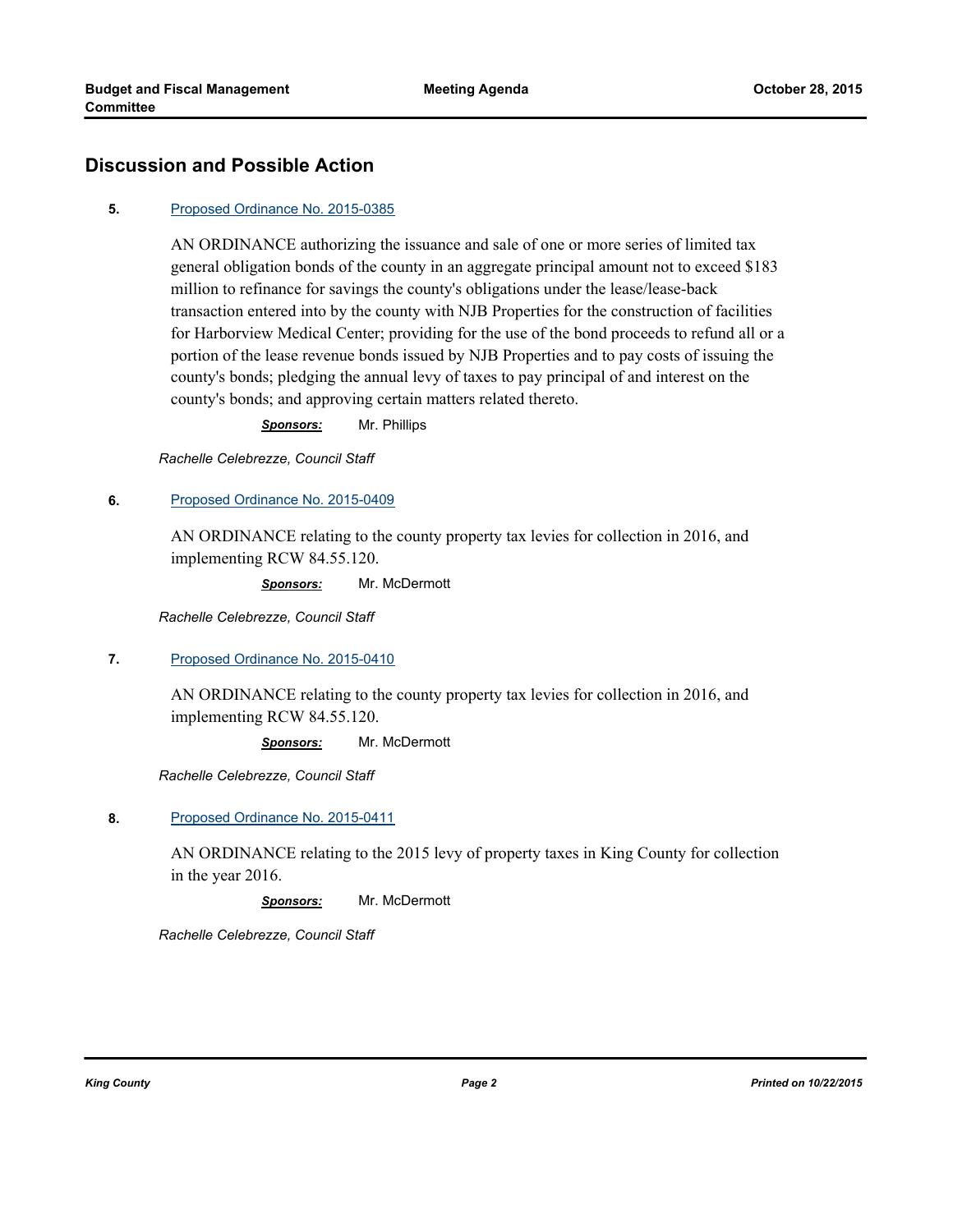AN ORDINANCE relating to the 2015 levy of property taxes in King County for collection in the year 2016.

*Sponsors:* Mr. McDermott

*Rachelle Celebrezze, Council Staff*

#### **10.** [Proposed Ordinance No. 2015-0413](http://kingcounty.legistar.com/gateway.aspx?m=l&id=/matter.aspx?key=16485)

AN ORDINANCE relating to county property tax levies for collection in 2016; implementing RCW 84.55.0101, finding substantial need and providing for a limit factor of one hundred and one percent in accordance with RCW 84.55.0101.

*Sponsors:* Mr. McDermott

*Rachelle Celebrezze, Council Staff*

### **11.** [Proposed Ordinance No. 2015-0346](http://kingcounty.legistar.com/gateway.aspx?m=l&id=/matter.aspx?key=16342)

AN ORDINANCE making a supplemental appropriation of \$482,629 to adult and juvenile detention; and amending the 2015/2016 Biennial Budget Ordinance, Ordinance 17941, Section 48, as amended.

*Sponsors:* Mr. McDermott

*Nick Wagner, Council Staff*

#### **12.** [Proposed Ordinance No. 2015-0415](http://kingcounty.legistar.com/gateway.aspx?m=l&id=/matter.aspx?key=16487)

AN ORDINANCE making a supplemental appropriation of \$2,246,000 to the parks operating levy fund and supplemental appropriation of \$2,246,000 to the parks, recreation and open space fund; and amending the 2015/2016 Budget Ordinance, Ordinance 17941, Section 89 and 129, as amended, and Attachment A, as amended.

*Sponsors:* Mr. McDermott

*Mary Bourguignon, Rachelle Celebrezze, Hiedi Popochock and Wendy Soo Hoo, Council Staff*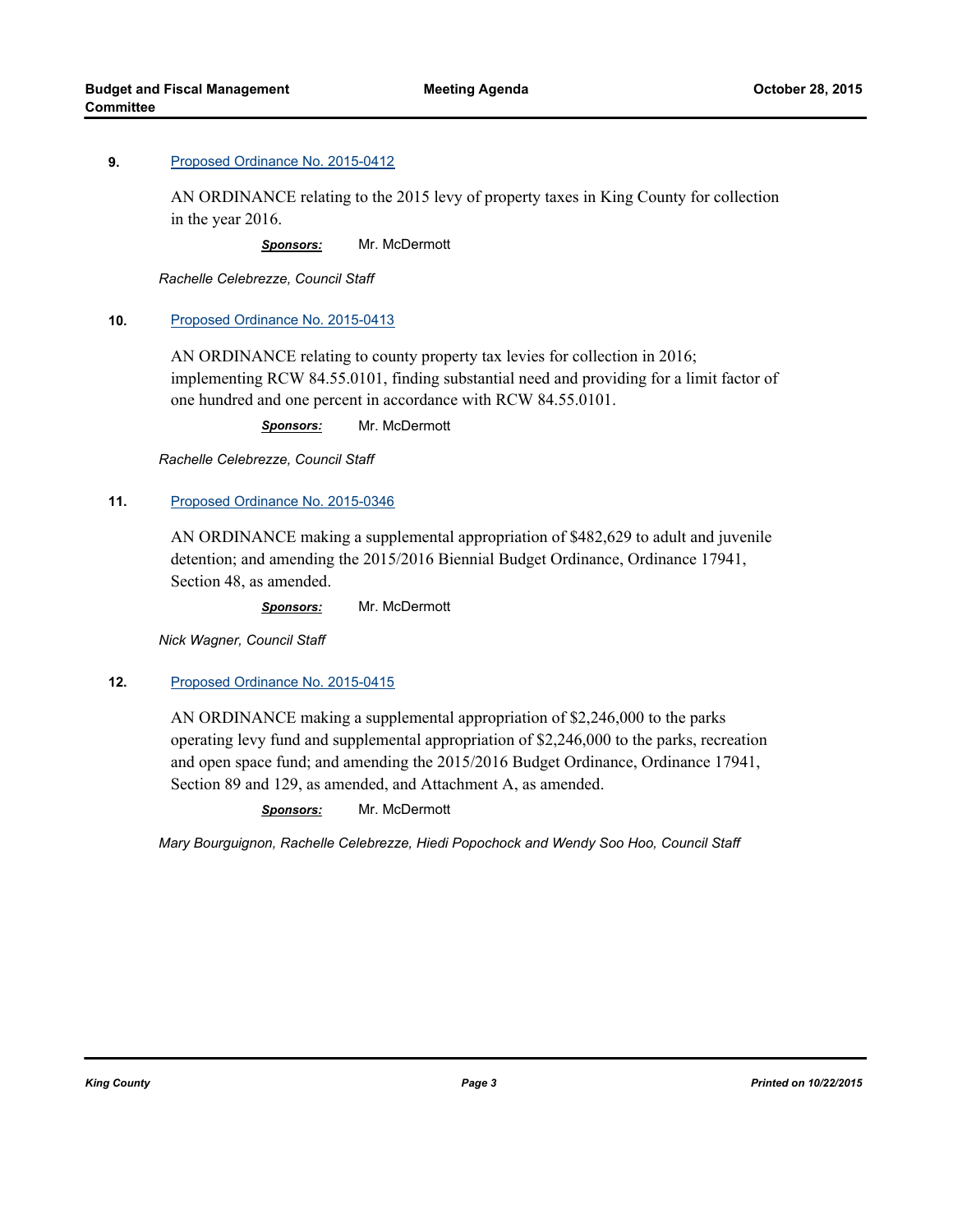AN ORDINANCE authorizing a supplemental appropriation of \$3,146,246 to the office of information resource management capital fund; and amending the 2015/2016 Budget Ordinance, Ordinance 17941, Section 129, as amended, and Attachment A, as amended.

*Sponsors:* Mr. McDermott

*Leah Krekel-Zoppi, Rachelle Celebrezze, Hiedi Popochock and Wendy Soo Hoo, Council Staff*

#### **14.** [Proposed Ordinance No. 2015-0414](http://kingcounty.legistar.com/gateway.aspx?m=l&id=/matter.aspx?key=16486)

AN ORDINANCE authorizing a supplemental appropriation of \$1,097,150 to the public transportation capital fund; and amending the 2015/2016 Budget Ordinance, Ordinance 17941, Section 129, as amended, and Attachment A, as amended.

*Sponsors:* Mr. McDermott

*Paul Carlson, Rachelle Celebrezze, Hiedi Popochock and Wendy Soo Hoo, Council Staff*

#### **15.** [Proposed Ordinance No. 2015-0418](http://kingcounty.legistar.com/gateway.aspx?m=l&id=/matter.aspx?key=16490)

AN ORDINANCE making a supplemental appropriation of \$2,322,000 to several mental illness and drug dependency agencies; and amending the 2015/2016 Budget Ordinance, Ordinance 17941, Sections 62, 63, 66, 68 and 71, as amended.

*Sponsors:* Mr. McDermott

*Wendy Soo Hoo, Rachelle Celebrezze and Hiedi Popochock, Council Staff*

#### **16.** [Proposed Ordinance No. 2015-0421](http://kingcounty.legistar.com/gateway.aspx?m=l&id=/matter.aspx?key=16493)

AN ORDINANCE authorizing a supplemental appropriation of \$2,900,000 to the Renton maintenance facility construction capital fund; and amending the 2015/2016 Budget Ordinance, Ordinance 17941, Section 129, as amended, and Attachment A, as amended.

*Sponsors:* Mr. McDermott

*Lise Kaye, Rachelle Celebrezze, Hiedi Popochock and Wendy Soo Hoo, Council Staff*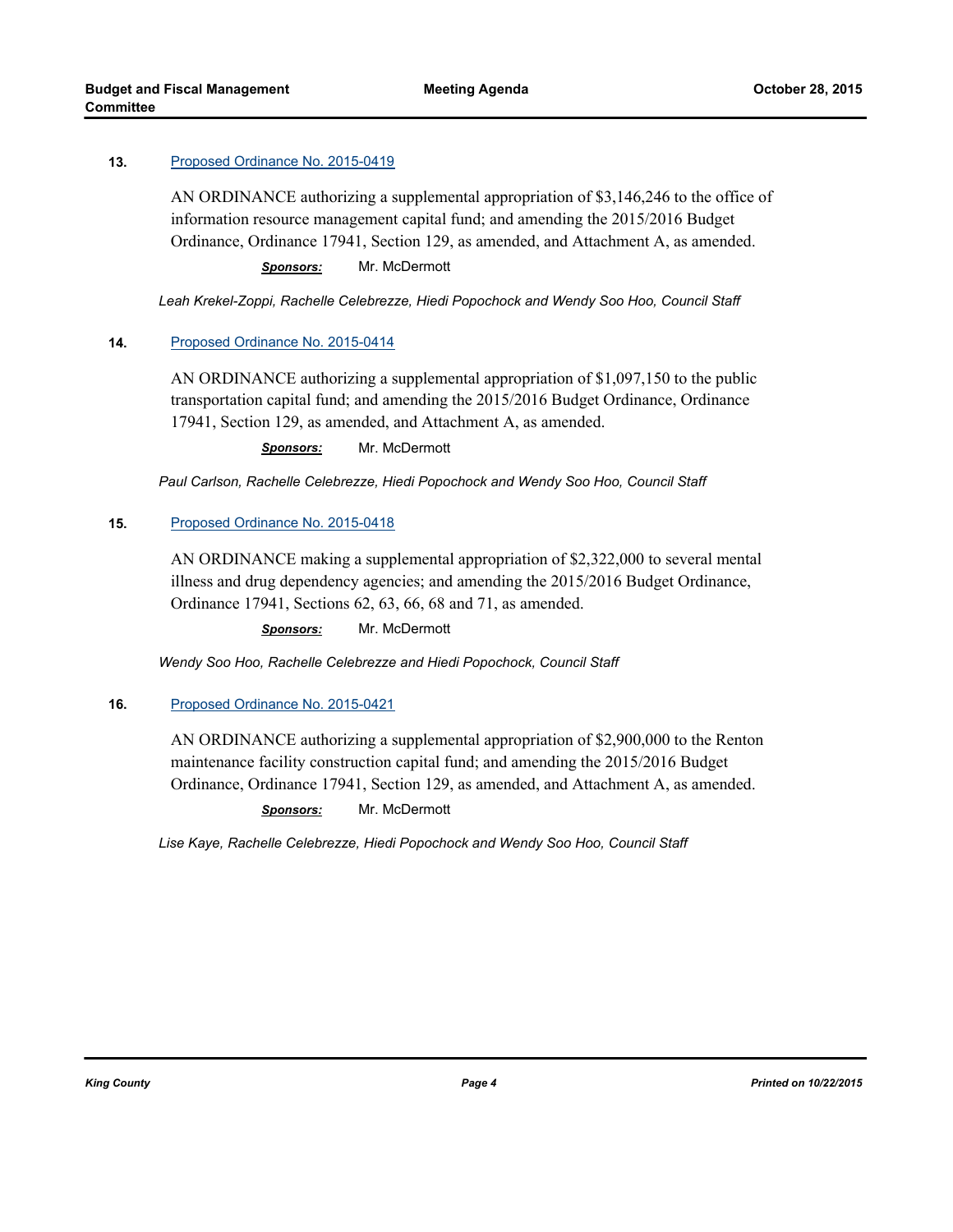AN ORDINANCE to adopt the King County department of transportation, road services division, annual six year (2016 - 2021) capital program in accordance with WAC 136-16-010.

*Sponsors:* Mr. McDermott

*Lise Kaye, Rachelle Celebrezze, Hiedi Popochock and Wendy Soo Hoo, Council Staff*

#### **18.** [Proposed Ordinance No. 2015-0420](http://kingcounty.legistar.com/gateway.aspx?m=l&id=/matter.aspx?key=16492)

AN ORDINANCE authorizing a supplemental appropriation of \$4,746,204 to the landfill reserve capital fund and amending the 2015/2016 Budget Ordinance, Ordinance 17941, Section 129, as amended, and Attachment A, as amended.

*Sponsors:* Mr. McDermott

*Mike Reed, Rachelle Celebrezze, Hiedi Popochock and Wendy Soo Hoo, Council Staff*

#### **19.** [Proposed Ordinance No. 2015-0417](http://kingcounty.legistar.com/gateway.aspx?m=l&id=/matter.aspx?key=16489)

AN ORDINANCE making a supplemental appropriation of \$68,000 from the physical environment general fund transfers; and amending the 2015/2016 Budget Ordinance, Ordinance 17941, Section 45, as amended.

*Sponsors:* Mr. McDermott

*Erin Auzins, Council Staff*

#### **20.** [Proposed Ordinance No. 2015-0431](http://kingcounty.legistar.com/gateway.aspx?m=l&id=/matter.aspx?key=16504)

AN ORDINANCE authorizing a supplemental appropriation of \$33,953,126 to the water quality construction capital fund; and amending the 2015/2016 Budget Ordinance, Ordinance 17941, Section 129, as amended, and Attachment A, as amended.

*Sponsors:* Mr. McDermott

*Beth Mountsier, Rachelle Celebrezze, Hiedi Popochock and Wendy Soo Hoo, Council Staff*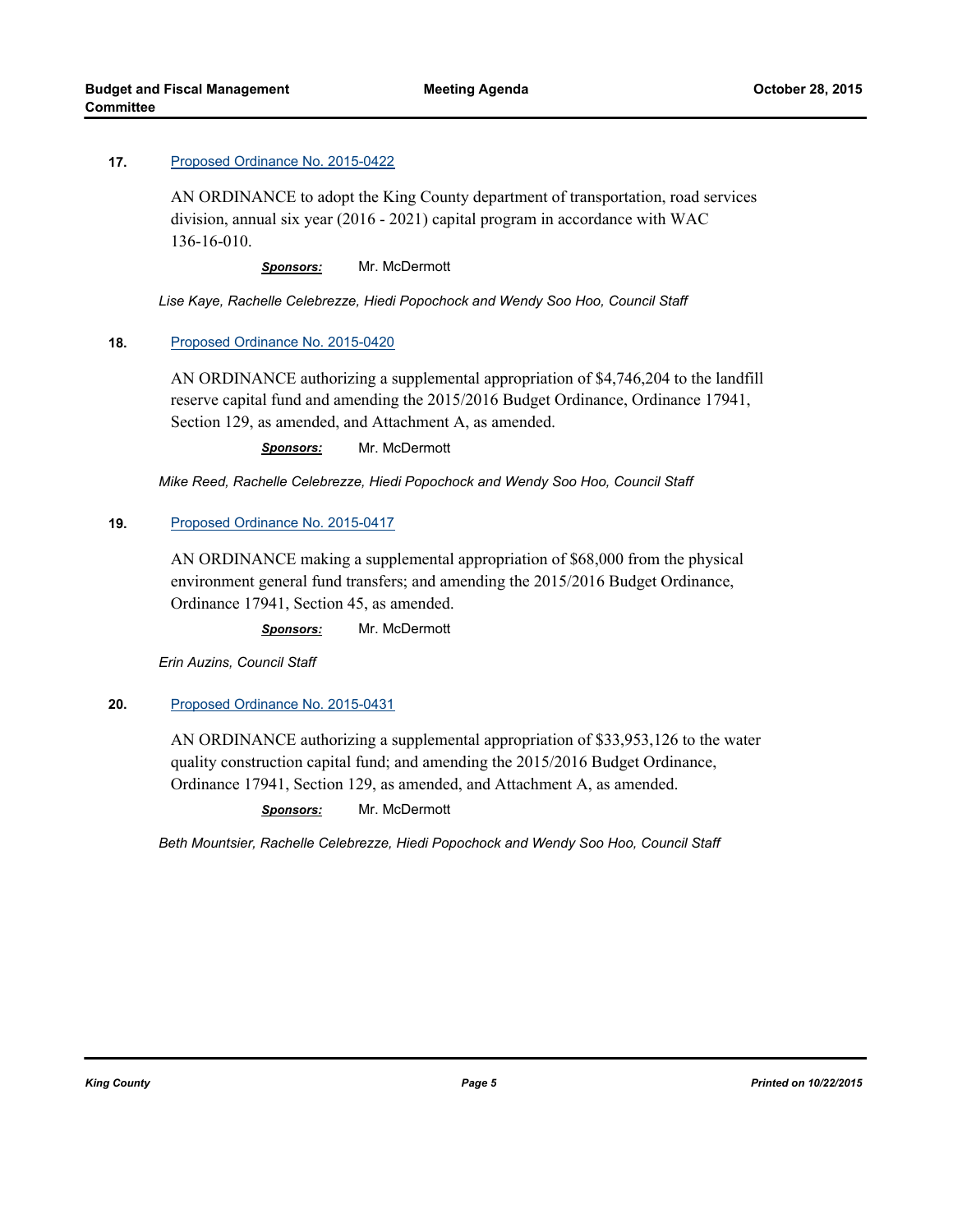AN ORDINANCE authorizing a supplemental appropriation of \$3,390,609 to the parks capital fund; and amending the 2015/2016 Budget Ordinance, Ordinance 17941, Section 129, as amended, and Attachment A, as amended.

*Sponsors:* Mr. McDermott

#### *First Reading and Referral to the Budget and Fiscal Management Committee*

*Mary Bourguignon, Rachelle Celebrezze, Hiedi Popochock and Wendy Soo Hoo, Council Staff*

*Contingent upon referral to the Budget and Fiscal Management Committee*

#### **22.** [Proposed Ordinance No. 2015-0405](http://kingcounty.legistar.com/gateway.aspx?m=l&id=/matter.aspx?key=16477)

AN ORDINANCE making a net supplemental appropriation of \$20,000,000 and 12.00 FTE to the department of community and human services; and amending the 2015/2016 Biennial Budget Ordinance, Ordinance 17941, Sections 61 and 79, as amended.

*Sponsors:* Mr. McDermott

*Scarlett Aldebot-Green, Council Staff*

#### **23.** [Proposed Ordinance No. 2015-0406](http://kingcounty.legistar.com/gateway.aspx?m=l&id=/matter.aspx?key=16478)

AN ORDINANCE consolidating funds relating to behavioral health; amending Ordinance 17752, Section 8, and K.C.C. 4A.200.427 and Ordinance 17752, Section 8, as amended, and K.C.C. 4A.200.427, adding a new section to K.C.C. chapter 4A.200, recodifying K.C.C. 4A.200.427 and repealing Ordinance 13326, Section 3, as amended, and K.C.C. 4A.200.120.

*Sponsors:* Mr. McDermott

*Scarlett Aldebot-Green, Council Staff*

#### **24.** [Proposed Ordinance No. 2015-0407](http://kingcounty.legistar.com/gateway.aspx?m=l&id=/matter.aspx?key=16479)

AN ORDINANCE creating the King County behavioral health advisory board; amending Ordinance 16077, as amended, and K.C.C. 2.130.010, adding a new section to K.C.C. Title 2A and repealing Ordinance 131, Sections 1 through 7, as amended, and K.C.C. 2.32.010 and Ordinance 1846, Sections 2 through 7, as amended, and K.C.C. 2.32.110.

*Sponsors:* Mr. Upthegrove

*Scarlett Aldebot-Green, Council Staff*

#### **25.** [Proposed Ordinance No. 2015-0408](http://kingcounty.legistar.com/gateway.aspx?m=l&id=/matter.aspx?key=16480)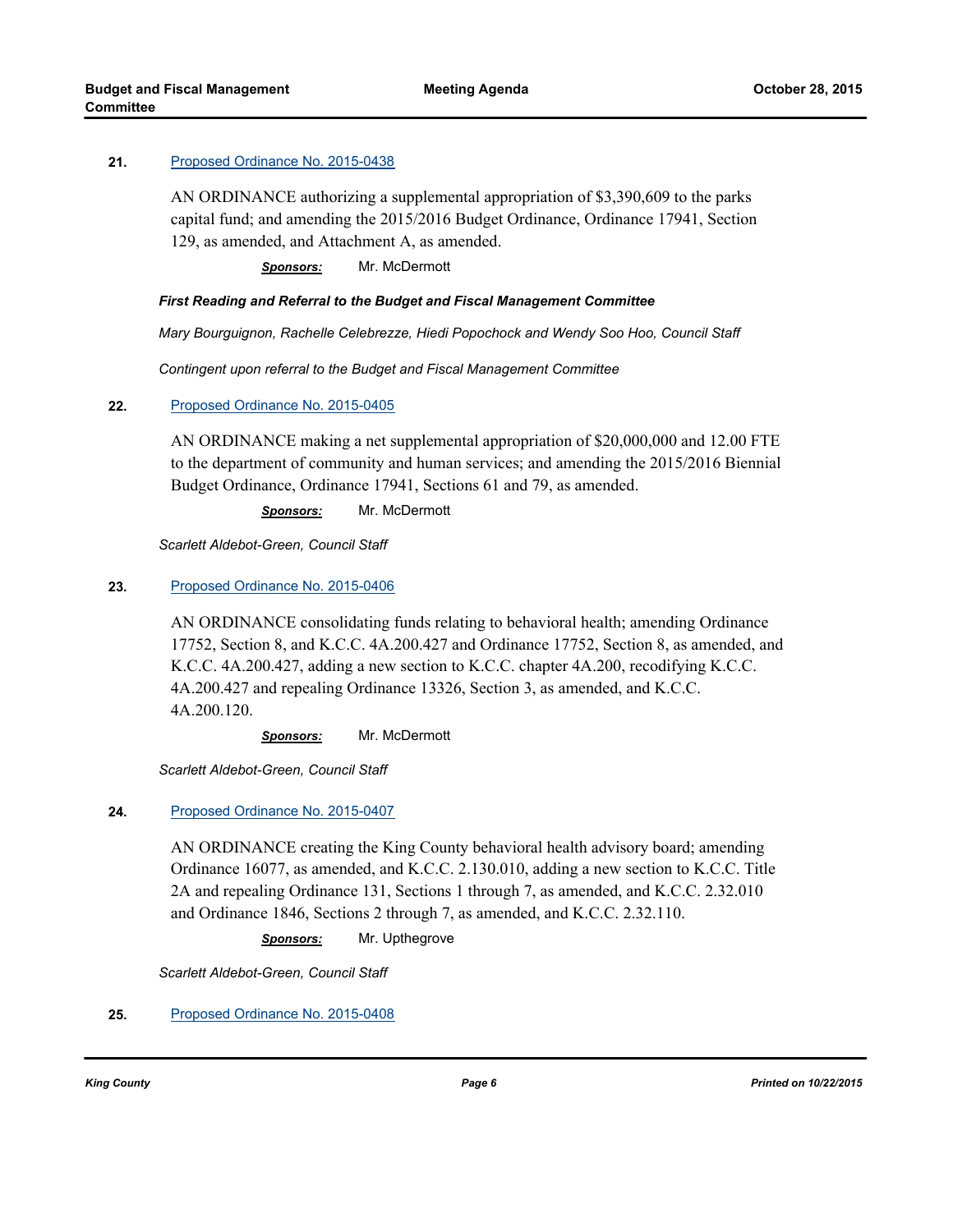AN ORDINANCE renaming the department of community and human services mental health, chemical abuse and dependency services division; and amending Ordinance 11955, Section 6, as amended, and K.C.C. 2.16.130, amending Ordinance 15327, Section 5, as amended, and K.C.C 2.43.025 and Ordinance 16077, Section 4, as amended, and K.C.C. 2.130.010.

*Sponsors:* Mr. Upthegrove

*Scarlett Aldebot-Green, Council Staff*

#### **26.** [Proposed Ordinance No. 2015-0396](http://kingcounty.legistar.com/gateway.aspx?m=l&id=/matter.aspx?key=16452)

AN ORDINANCE relating to school impact fees; adopting the capital facilities plans of the Tahoma, Federal Way, Riverview, Issaquah, Snoqualmie Valley, Highline, Lake Washington, Kent, Northshore, Enumclaw, Fife, Auburn and Renton school districts as subelements of the capital facilities element of the King County Comprehensive Plan for purposes of implementing the school impact fee program; establishing school impact fees to be collected by King County on behalf of the districts; and amending Ordinance 10122, Section 3, as amended, and K.C.C. 20.12.460, Ordinance 10470, Section 2, as amended, and K.C.C. 20.12.461, Ordinance 10472, Section 2, as amended, and K.C.C. 20.12.462, Ordinance 10633, Section 2, as amended, and K.C.C. 20.12.463, Ordinance 10722, Section 2, as amended, and K.C.C. 20.12.464, Ordinance 10722, Section 3, as amended, and K.C.C. 20.12.465, Ordinance 10790, Section 2, as amended, and K.C.C. 20.12.466, Ordinance 10982, Section 2, as amended, and K.C.C. 20.12.467, Ordinance 11148, Section 2, as amended, and K.C.C. 20.12.468, Ordinance 12063, Section 11, as amended, and K.C.C. 20.12.469, Ordinance 12532, Section 12, as amended, and K.C.C. 20.12.470, Ordinance 13338, Section 13, as amended, and K.C.C. 20.12.471, Ordinance 17220, Section 14, as amended and K.C.C. 20.12.472, and Ordinance 10122, Section 2, as amended, and K.C.C. 27.44.010 and decodifying K.C.C. 20.12.460, K.C.C. 20.12.461, K.C.C. 20.12.462, K.C.C. 20.12.463, K.C.C. 20.12.464, K.C.C. 20.12.465, K.C.C. 20.12.466, K.C.C. 20.12.467, K.C.C. 20.12.468, K.C.C. 20.12.469, K.C.C. 20.12.470, K.C.C. 20.12.471 and K.C.C. 20.12.472.

*Sponsors:* Mr. McDermott

*Erin Auzins, Council Staff*